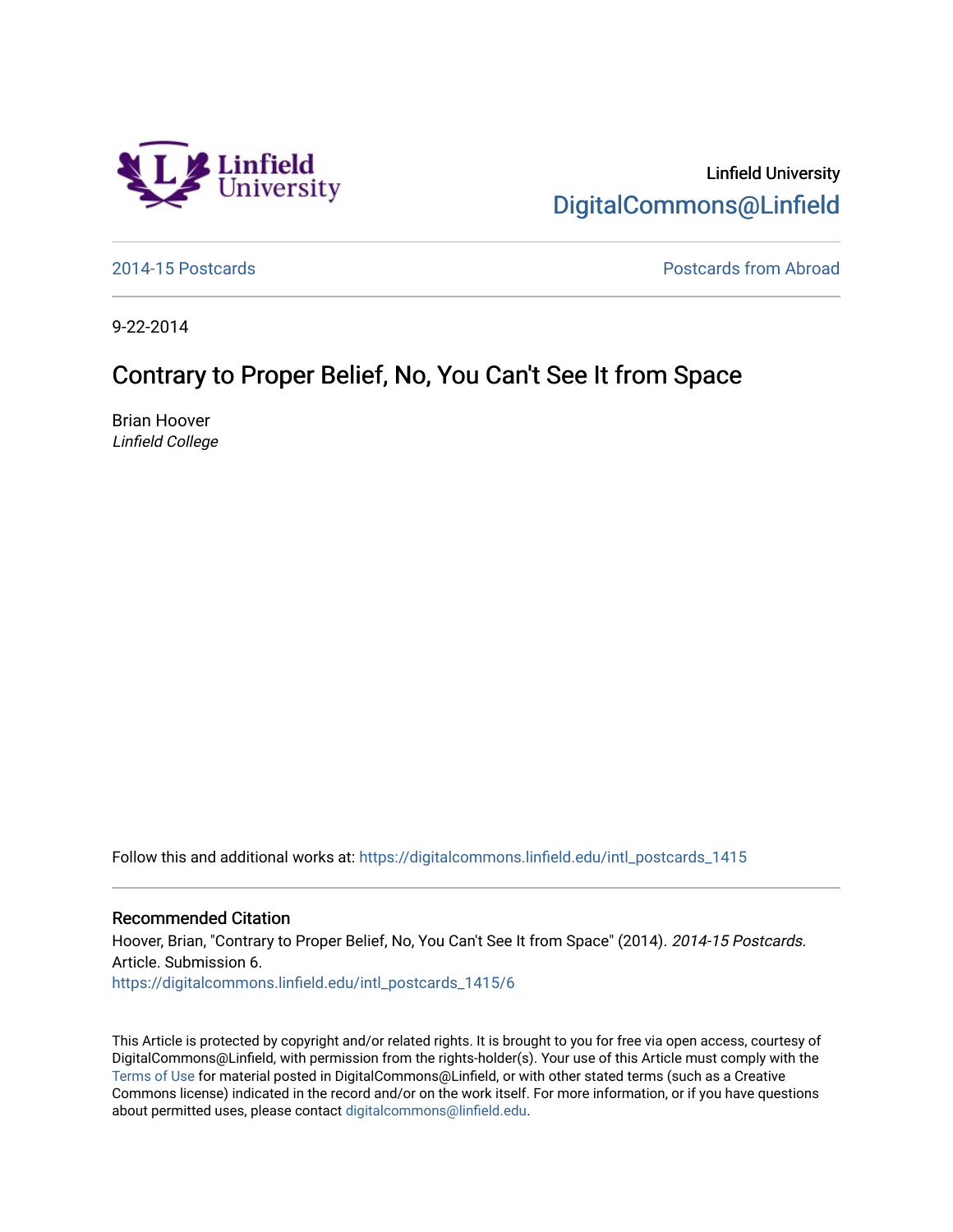## 2014-09-22 Contrary to proper belief, no, you can't see it from space



*Mutianyu Great Wall*

Almost a month in, what a crazy thought that is.

This previous weekend's trip was the first one we've had, a journey to the Mutianyu Great Wall. After a 2-hour bus ride, then a shuttle to the base of the mountain, we began the climb up 1,400 some odd steps to get to the base of the wall. From there, you continue to climb up and down the slithering, steep and twisting wall, always seeking the view at the top of the next hill. The experience was quite a treat, but, boy, you are spent by the time you're back at the bottom of the hill. I grew up hiking and adventuring all over lakes and mountains in Oregon, and this was probably one of the more tiring hikes I've ever been on.

Next week is fall break, as we are observing National Day of the People's Republic of China. Think Fourth of July, but without the independence aspect. The holiday marks the establishment of the PRC on October, 1st, 1949. While everyone in the country will be gathering with friends and family to celebrate, us Laowai's (foreigners) are heading out on all kinds of adventures. Some of us are heading to Shanghai for our 5 days off, others to Inner Mongolia. My roommates and I are taking a break from the city life and hiking out into the hills of China to visit Jiankou Changcheng, an un-restored section of the great wall known for its difficulty to reach and great views. Sections of it had to be built by workers hanging over cliffs in wicker baskets, if that provides any idea as to what we're off to see. We will camp for the night on the wall itself, and head back the following day.

Well, time to get back on the grind.